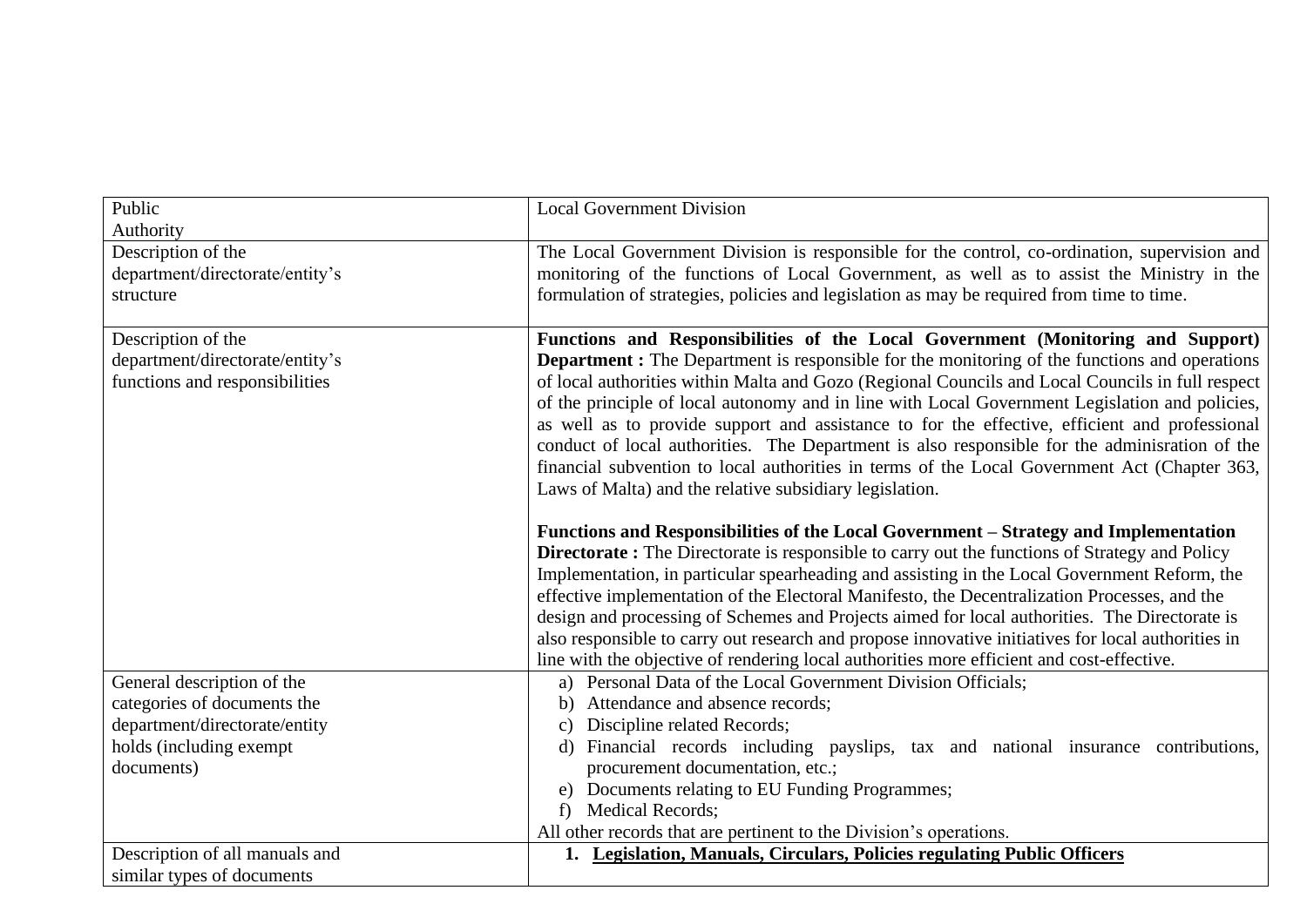which contain policies, principles, rules or guidelines in accordance with which decisions or recommendations are made in respect of members of the public (including bodies corporate and employees of the public authority in their personal capacity)

**Directives**:<https://intra.gov.mt/mt/Directives/Pages/default.aspx> **Circulars**:<https://intra.gov.mt/mt/Circulars/Pages/default.aspx>

**PSMC** Manuals: [Public Service Management Code](http://publicservice.gov.mt/en/Pages/The%20Public%20Service/PSMC.aspx)

## **Manual regarding the One-Stop-Shop for Public Officers**

Click [here](https://publicservice.gov.mt/en/people/Documents/People-Support-Wellbeing/Manuals/Manual-One-Stop-Shop-en.pdf) for the English version of this manual

## **Code of Ethics for Public Employees**

The [Code of Ethics](https://publicservice.gov.mt/en/people/Documents/People-Support-Wellbeing/Policies%20and%20Guidelines/Code-of-Ethics.pdf) governing the behaviour of Public Employees is established in the [First](http://www.justiceservices.gov.mt/DownloadDocument.aspx?app=lom&itemid=8963)  [Schedule of the Public Administration Act \(PAA\) \(Cap 497\).](http://www.justiceservices.gov.mt/DownloadDocument.aspx?app=lom&itemid=8963)

This Code of Ethics is adopted within a framework of principles which are fundamental to the ethos governing behaviour, which have been identified as: public trust, serving the public and business community, responsibility to the Government of the day, productivity and flexibility and public employee's rights.

## **Policies**

- **[Equality Policy](https://publicservice.gov.mt/en/people/Documents/People-Support-Wellbeing/Policies%20and%20Guidelines/Equality-Policy.pdf)**
- [OPM Circular 6/2008 regarding Teleworking and](https://publicservice.gov.mt/en/people/Documents/People-Support-Wellbeing/Policies%20and%20Guidelines/OPMCircular6-2008.pdf) Teleworking Policy
- [Attendance Verification Systems Policy and Guidelines Document](https://publicservice.gov.mt/en/people/Documents/People-Support-Wellbeing/Policies%20and%20Guidelines/avspolicyguidlines.pdf)
- [Data Protection Requirements for Attendance Verification Systems \(AVSs\) Document](https://publicservice.gov.mt/en/people/Documents/People-Support-Wellbeing/Policies%20and%20Guidelines/avsdpguidance.pdf)
- [Harassment and Bullying Free Workplace Policy](https://publicservice.gov.mt/en/people/Documents/People-Support-Wellbeing/Policies%20and%20Guidelines/Employee-Wellbeing-A-Harassment-and-Bullying-Free-Workplace.pdf)

## **Refund Policy**

[Refund Policy](https://publicservice.gov.mt/en/people/Documents/Research-Personnel-Systems/Refund-Policy-2015-Ver1-1a.pdf) [Refunds Consent Form](https://publicservice.gov.mt/en/people/Documents/Research-Personnel-Systems/Refunds-Consent-Form.xlsx)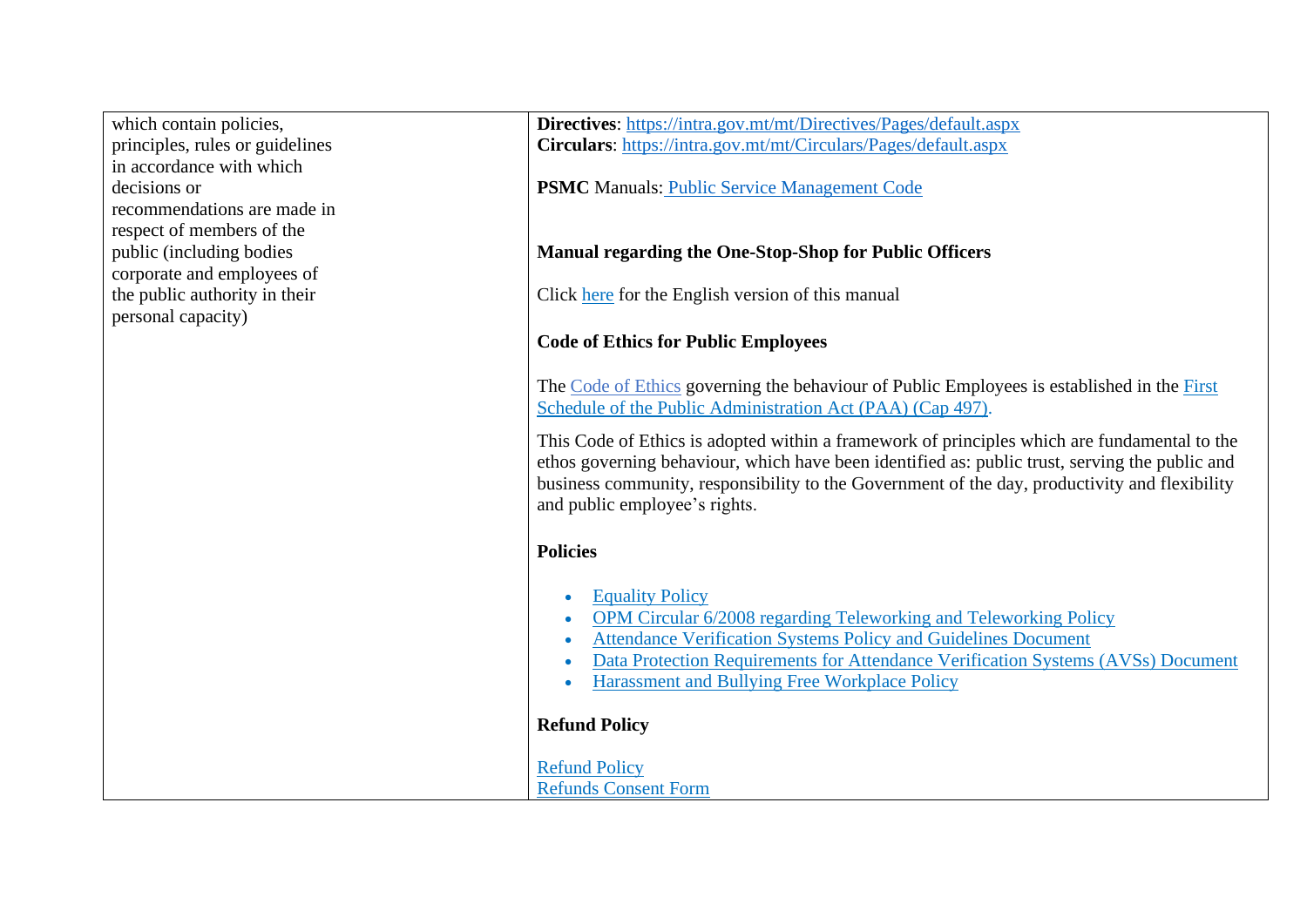| <b>Skills Profiling</b>                                                                                                                                                                                  |
|----------------------------------------------------------------------------------------------------------------------------------------------------------------------------------------------------------|
| https://publicservice.gov.mt/en/people/Pages/ResearchandPersonnelSystems/SkillsProfiling.aspx                                                                                                            |
| <b>Sponsorship and Study Leave Manual:</b><br>https://publicservice.gov.mt/en/institute/Documents/SponsorshipsandStudyLeaveManual.pdf                                                                    |
| <b>Resourcing Manuals</b>                                                                                                                                                                                |
| Click here to download the Manual for Public Sector Entities.                                                                                                                                            |
| Click here to download the Manual on Industrial Relations and the Selection and Appointment<br>Process under Delegated Authority in The Malta Public Service – (Version 4.1 as on 10 August<br>2018).    |
| Click here to download a list of the latest updates to the "Manual on the Selection and<br>Appointment Process under Delegated Authority in the Malta Public Service". (Updated on 31)<br>January 2018). |
| Click here to download the presentation "The Selection and Appointment Process under<br>Delegated Authority in the Malta Public Service" – Version 2 as on 1st February 2016                             |
| The regulations of the Public Service Commission                                                                                                                                                         |
| Constitution                                                                                                                                                                                             |
| <b>Public Administration Act</b>                                                                                                                                                                         |
| <b>PSC General Regulations</b>                                                                                                                                                                           |
| <b>PSC</b> Appointments Regulations                                                                                                                                                                      |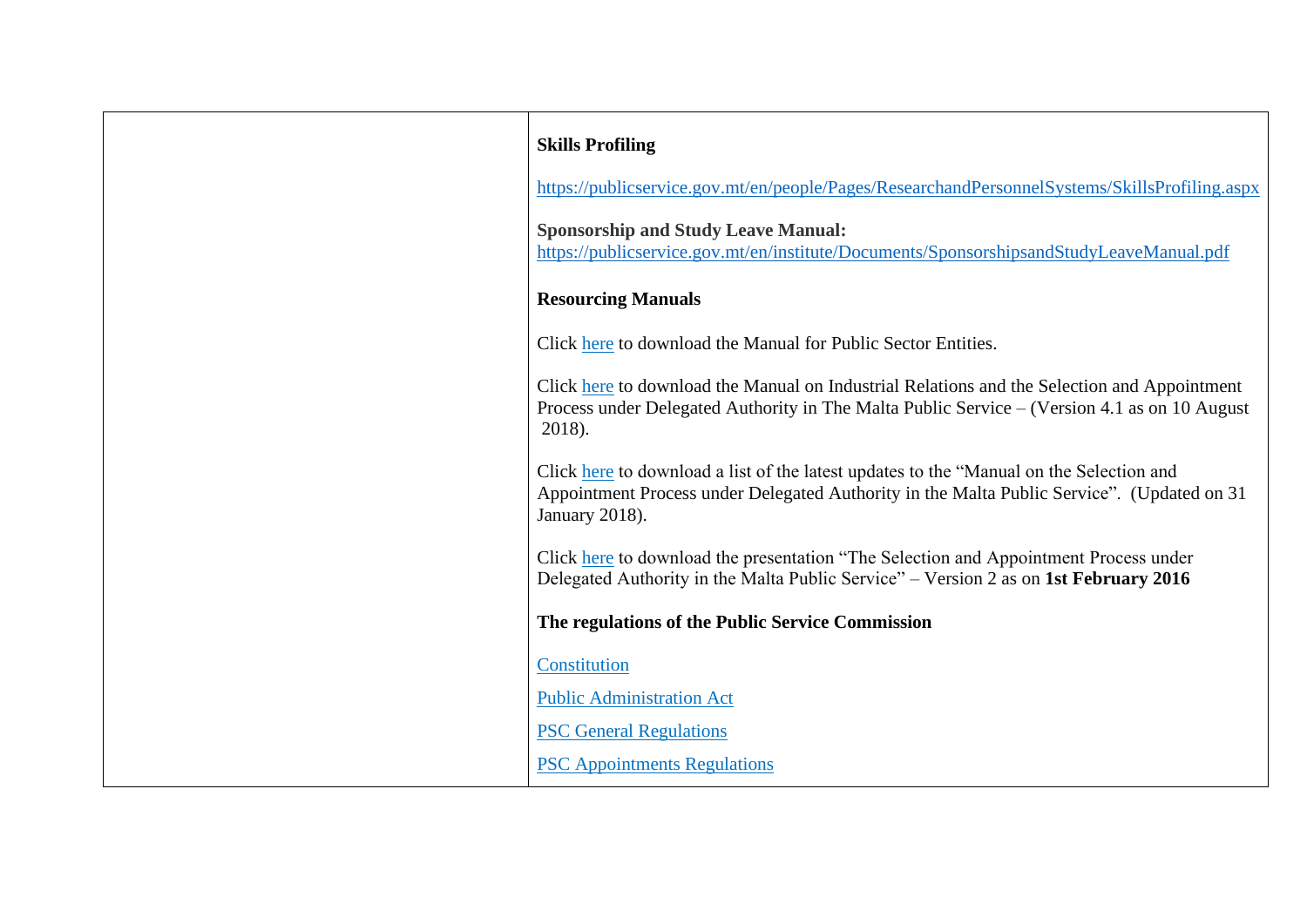|                                       | Disciplinary Procedure in the Public Service Commission Regulations                         |
|---------------------------------------|---------------------------------------------------------------------------------------------|
|                                       |                                                                                             |
|                                       |                                                                                             |
|                                       | <b>Other Manuals:</b>                                                                       |
|                                       | Guidelines on the Public Service Recruitment Portal                                         |
|                                       | <b>Nomination Process for Headship Positions</b>                                            |
|                                       | Social Media in the Public Service                                                          |
|                                       | Position Descriptions of Assistant Directors (OPM Circular 1/2019)                          |
|                                       | Legislation and other regulatory documents affecting the members of the public<br>2.        |
|                                       | a. Local Government Act (Cap. 363)                                                          |
|                                       | b. Public Administration Act (Cap. 595)                                                     |
|                                       |                                                                                             |
| Statement of the information          | FOI Officer                                                                                 |
| that needs to be available to         | 22052324                                                                                    |
| members of the public who             | foi.dlg@gov.mt                                                                              |
| wish to obtain access to              |                                                                                             |
| official documents from the           |                                                                                             |
| public authority, which               |                                                                                             |
| statement shall include               |                                                                                             |
| particulars of the officer or         |                                                                                             |
| officers to whom requests for         |                                                                                             |
| such access should be sent            |                                                                                             |
| <b>Details of Internal Complaints</b> | A complaint may be lodged by filling the Complaint to Public Authority Form (available from |
| Procedure                             | the FOI Officer or from the FOI website) and forward it to the FOI officer, Department for  |